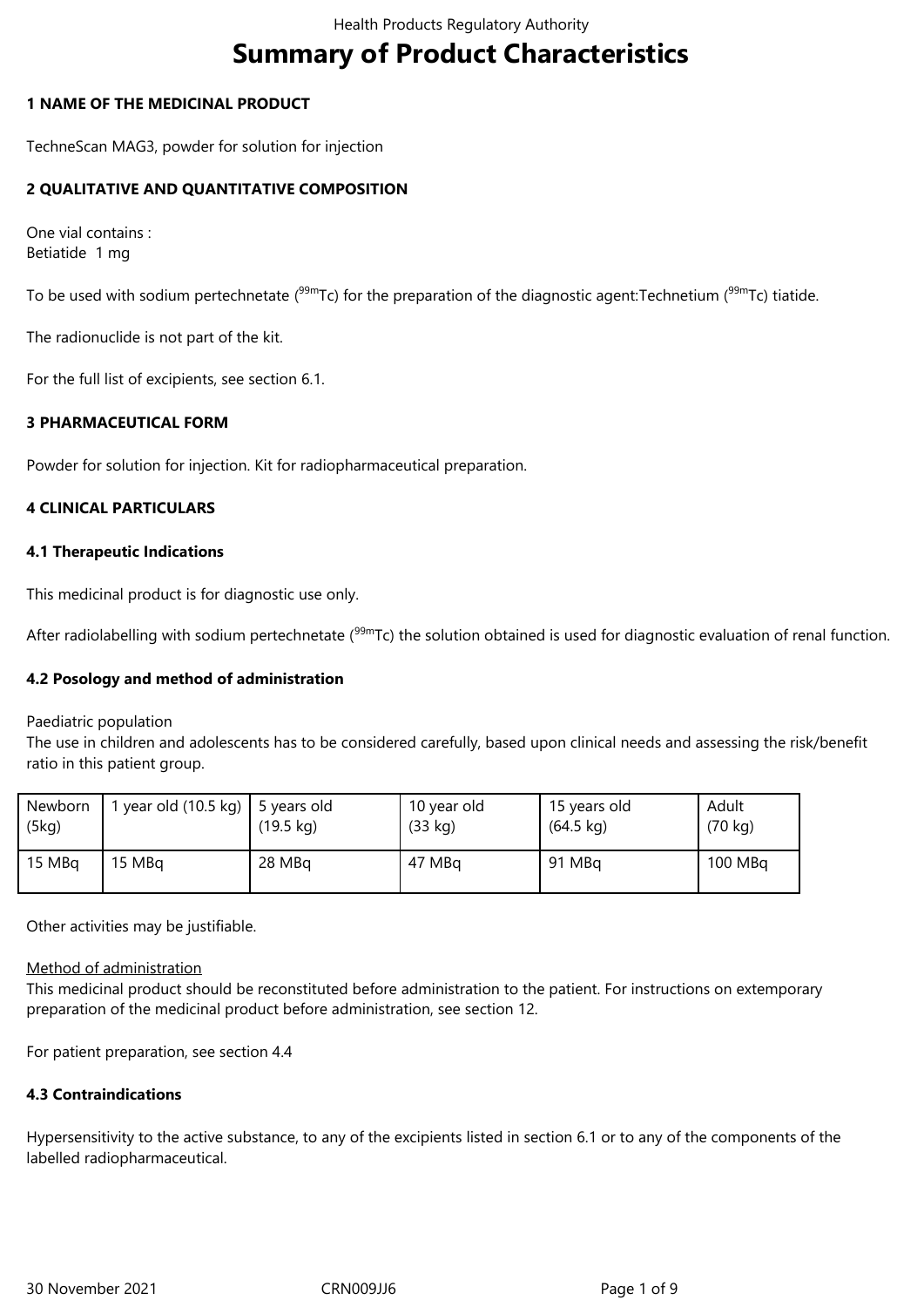#### Health Products Regulatory Authority

## **4.4 Special warnings and precautions for use**

If hypersensitivity or anaphylactic reactions occur, the administration of the medicinal product must be discontinued immediately and intravenous treatment initiated, if necessary. To enable immediate action in emergencies, the necessary medicinal products and equipment such as endotracheal tube and ventilator must be immediately available.

#### Individual benefit/risk justification

For each patient, the radiation exposure must be justifiable by the likely benefit. The activity administered should in every case be as low as reasonably achievable to obtain the required diagnostic information.

#### Patient preparation

The patient should be well hydrated before the start of the examination and urged to void as often as possible during the first hours after the examination in order to reduce radiation.

#### Paediatric population

For information on the use in paediatric population, see sections 4.2. These agents should only be used in patients below the age of 18 years if considered essential by the physician.

#### Specific warnings

Small amounts of <sup>99m</sup>Tc-labelled impurities may be present and/or are formed during the labelling process. As some of these impurities are distributed to the liver and excreted via the gall bladder they may influence the late phase (after 30 minutes) of a dynamic renal study due to the overlap of kidney and liver in the region of interest.

Elective procedure with radiopharmaceuticals should only be carried out during the first 10 days following onset of menses. The product is not suitable for quantitative determination of effective renal blood flow or effective renal plasma flow.

This medicinal product contains less than 1 mmol sodium (23 mg) per dose, i.e. essentially 'sodium- free'.

#### **4.5 Interaction with other medicinal products and other forms of interactions**

None known.

Technetium,  $(^{99m}$ Tc)tiatide has not been described to interfere with agents commonly prescribed to or given to patients requiring the above mentioned investigations with Technetium ( $99m$ Tc)tiatide (e.g. antihypertensive and medicinal agents used to treat or prevent organ transplant rejection).

#### **4.6 Fertility, pregnancy and lactation**

 $99m$ Tc (as free pertechnetate) has been shown to cross the placental barrier.

#### Women of childbearing potential

When an administration of radiopharmaceuticals to a woman of childbearing potential is intended, it is important to determine whether or not she is pregnant. Any woman who has missed a period should be assumed to be pregnant until proven otherwise. If in doubt about her potential pregnancy (if the woman has missed a period, if the period is very irregular, etc.), alternative techniques not using ionising radiation (if there are any) should be offered to the patient.

#### **Pregnancy**

Radionuclide procedures carried out on pregnant women also involve radiation doses to the foetus. Only essential investigations should be carried out during pregnancy when likely benefit exceeds the risk incurred by mother and foetus.

#### Breast-feeding

Before administering a radioactive medicinal product to a mother who is breast-feeding consideration should be given to the possibility of delaying the administration of radionuclide until the mother has ceased breastfeeding and to is the most appropriate choice of radiopharmaceuticals, bearing in mind the secretion of activity in breast milk. If the administration is considered necessary, breastfeeding should be interrupted for 8 hours and the expressed feeds discarded.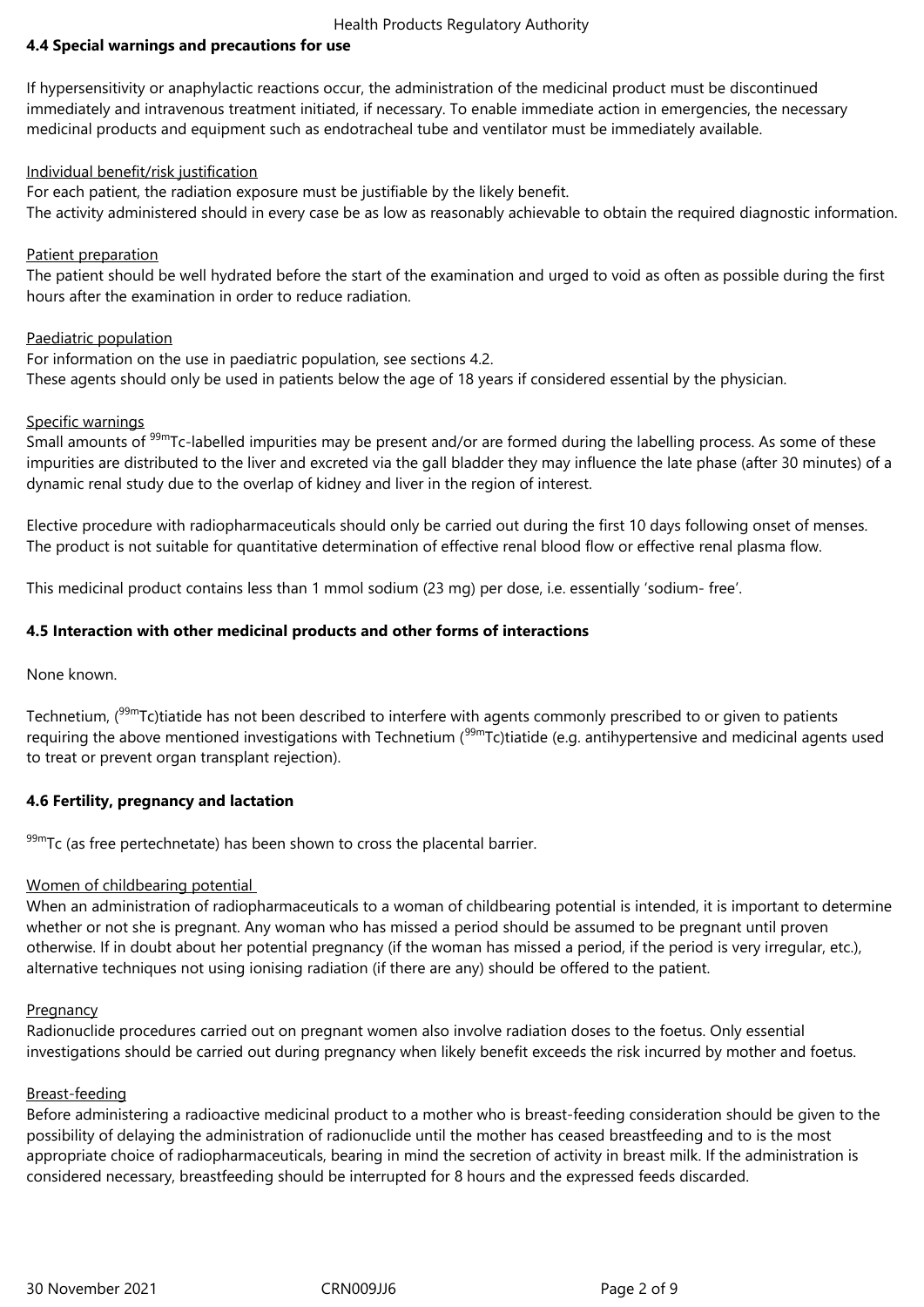Technescan MAG3 has no or negligible influence on the ability to drive and use machines.

#### **4.8 Undesirable effects**

In single cases anaphylactic or pseudo-allergic reactions may occur after the use of Technescan® MAG3. Such reactions may involve e.g. flushing, skin rashes, headache, nausea and vomiting, dyspnoea, face oedema, pain, or various types of subjective discomfort. Also vasovagal episodes and local reactions at the injection site have been reported. Exposure to ionising radiation is linked with cancer induction and a potential for development of hereditary defects. As the effective dose is 0.7 mSv when the maximal recommended activity of 100 MBq is administered these adverse reactions are expected to occur with a low probability.

#### **Reporting of suspected adverse reactions**

Reporting suspected adverse reactions after authorisation of the medicinal product is important. It allows continued monitoring of the benefit/risk balance of the medicinal product. Healthcare professionals are asked to report any suspected adverse reactions via HPRA Pharmacovigilance, Earlsfort Terrace, IRL - Dublin 2; Tel: +353 1 6764971; Fax: +353 1 6762517. Website: www.hpra.ie; e-mail: medsafety@hpra.ie.

#### **4.9 Overdose**

The risk [of an excessiv](http://www.hpra.ie/)e technetium (<sup>99m</sup>[Tc\) tiatide](mailto:medsafety@hpra.ie) dose is largely theoretical and most likely to be due to excessive radiation exposure. In such circumstances the radiation to the body (kidney, bladder and gall bladder) can be reduced by forced diuresis and frequent bladder voiding.

#### **5 PHARMACOLOGICAL PROPERTIES**

#### **5.1 Pharmacodynamic properties**

Pharmacotherapeutic group: Renal system. Technetium (<sup>99m</sup>Tc) compounds. ATC code: V 09 CA 03

None stated.

#### **5.2 Pharmacokinetic properties**

After intravenous injection tiatide is rapidly cleared from the blood by the kidneys. On the basis of the pharmacokinetic properties tiatide is used as a diagnostic agent in the evaluation of renal blood flow, renal tubular transit and renal excretion for each or both kidneys.

#### **5.3 Preclinical safety data**

None stated.

## **6 PHARMACEUTICAL PARTICULARS**

## **6.1 List of excipients**

Disodium tartrate dihydrate. Stannous chloride dihydrate. Hydrochloric acid

Properties of the medicinal product after labelling:

Clear to slightly opalescent, colourless, aqueous solution  $pH : 5.0 - 6.0$ Osmolality : slightly hypertonic.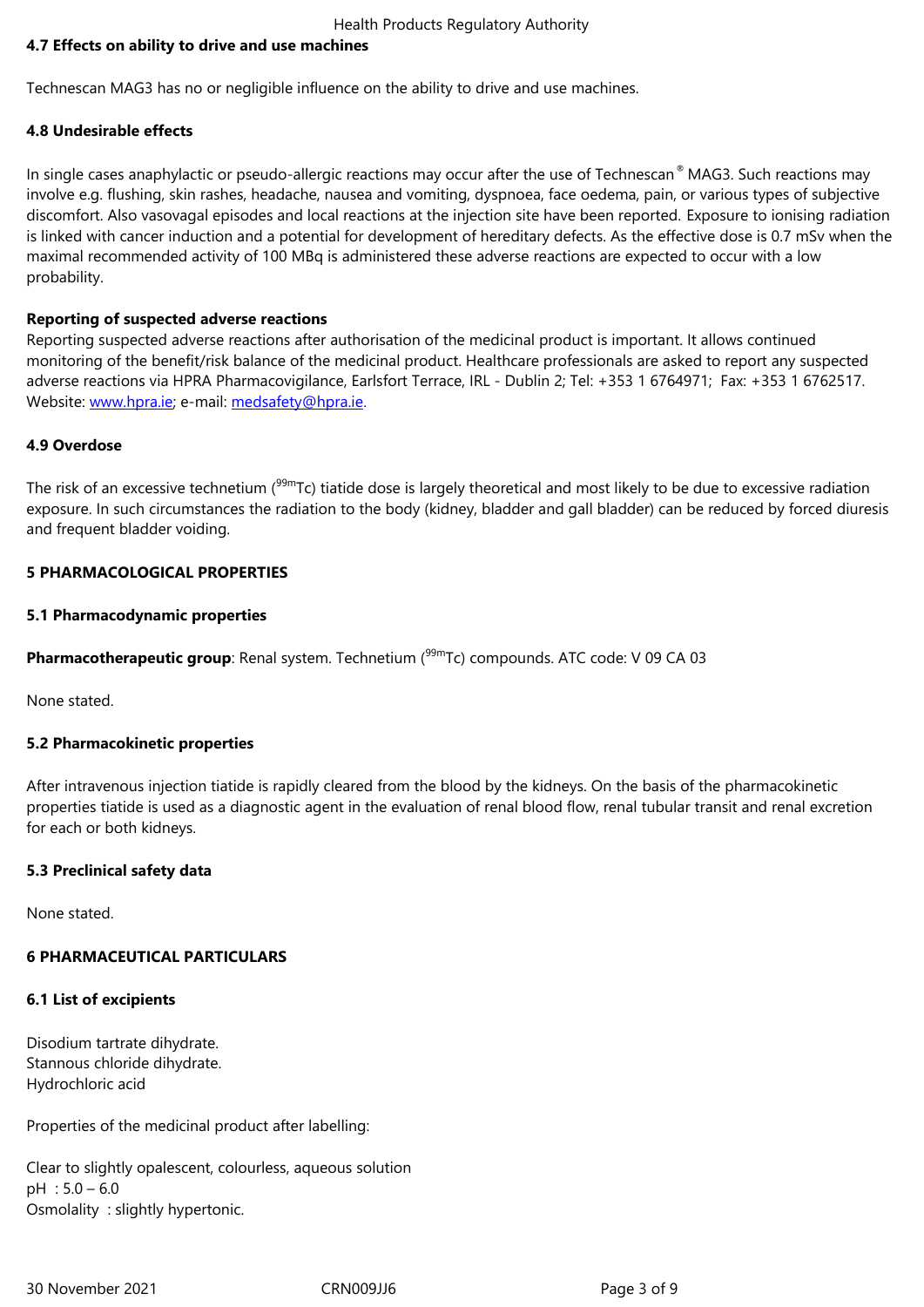## **6.2 Incompatibilities**

In the absence of compatibility studies this medicinal product must not be mixed with other medicinal products.

## **6.3 Shelf life**

12 months. After radiolabelling 8 hours. When stored below 25°C.

## **6.4 Special precautions for storage**

Store at 2-8°C (in a refrigerator).

For storage conditions after radiolabelling of the medicinal product, see section 6.3.

Storage should be in accordance with national regulations for radioactive materials.

## **6.5 Nature and contents of container**

10 ml Type I Ph. Eur. glass vial closed with a bromobutyl rubber stopper Ph. Eur. and sealed with an aluminium crimpcap. Technescan MAG3 is supplied as five vials in a carton.

## **6.6 Special precautions for disposal of a used medicinal product or waste materials derived from such medicinal product and other handling of the product**

General warning

Radiopharmaceuticals should be received, used and administered only by authorised persons in designated clinical settings. Their receipt, storage, use, transfer and disposal are subject to the regulations and/or appropriate licences of the competent official organisation. Radiopharmaceuticals should be prepared in a manner which satisfies both radiation safety and pharmaceutical quality requirements. Appropriate aseptic precautions should be taken.

Contents of the vial are intended only for use in the preparation of Technetium ( $99m$ Tc) tiatide and are not to be administered directly to the patient without first undergoing the preparative procedure.

For instructions on extemporary preparation of the medicinal product before administration, see section 12.

If at any time in the preparation of this product the integrity of this vial is compromised it should not be used.

Administration procedures should be carried out in a way to minimise risk of contamination of the medicinal product and irradiation of the operators. Adequate shielding is mandatory. The content of the kit before extemporary preparation is not radioactive. However, after sodium pertechnetate (99mTc), Ph. Eur*.* is added, adequate shielding of the final preparation must be maintained.

Any unused product or waste material should be disposed of in accordance with local requirements.

## **7 MARKETING AUTHORISATION HOLDER**

Curium Netherlands B.V. Westerduinweg 3 1755 ZG Petten Netherlands

## **8 MARKETING AUTHORISATION NUMBER**

PA0690/018/001

## **9 DATE OF FIRST AUTHORISATION/RENEWAL OF THE AUTHORISATION**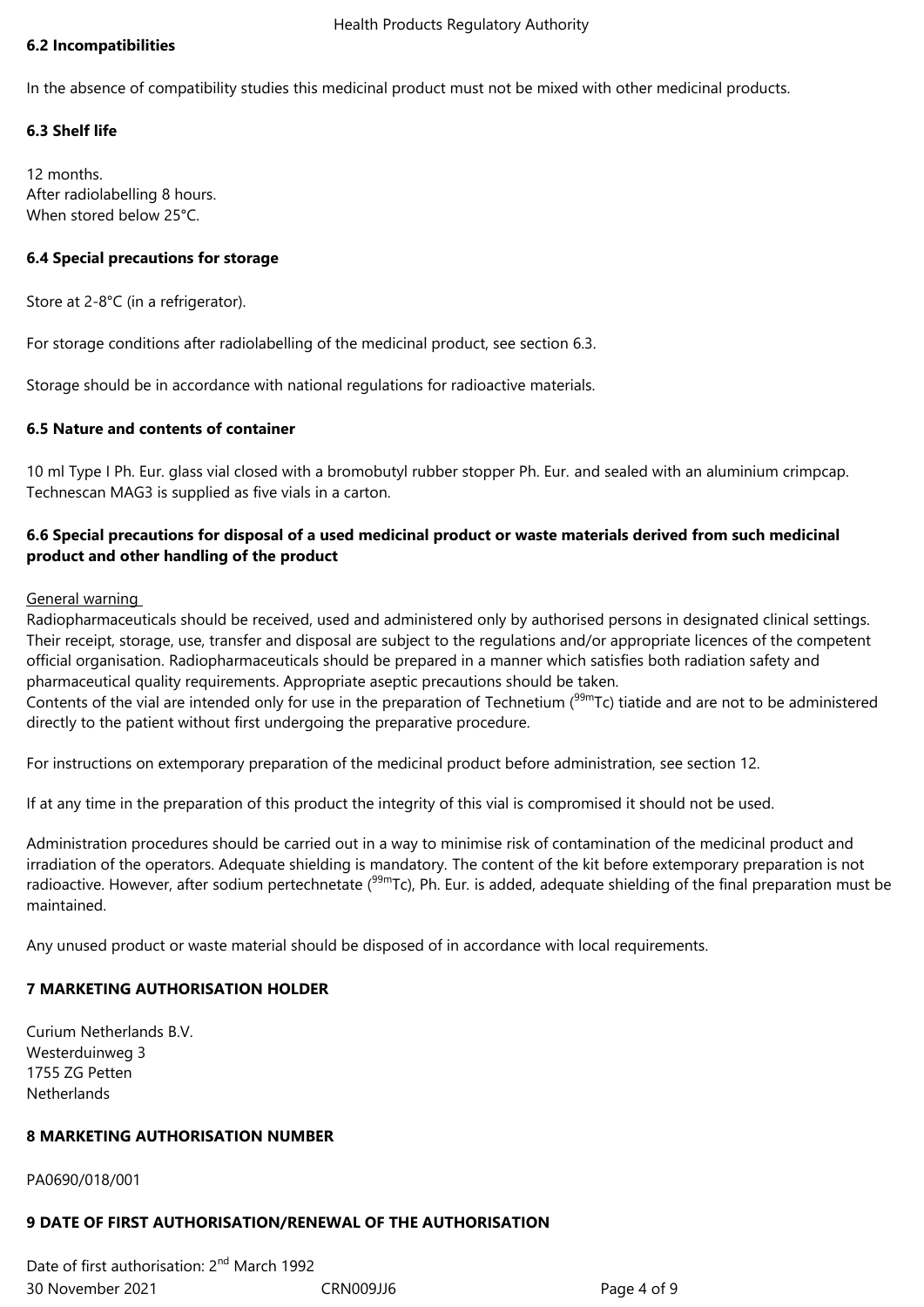Date of last renewal: 2<sup>nd</sup> March 2007

## **10 DATE OF REVISION OF THE TEXT**

November 2021

## **11 DOSIMETRY**

Technetium ( $99mTc$ ) is produced by means of a ( $99Mo/99mTc$ ) generator and decays with the emission of gamma radiation with an energy of 140 keV and a half-life of 6 hours to (<sup>99</sup>Tc) Technetium which, in view of its long half-life of 2.13 x 10<sup>5</sup> years, can be regarded as quasi stable.

The data are given in ICRP publication 80 in 1998.

The following assumptions have been made in this model:

- In the normal case following intravenous administration of MAG3, the substance is rapidly distributed in the extracellular fluid and excreted entirely by the renal system according to the kidney-bladder model. Total body retention is described by a three-exponential function. The renal transit time is assumed to be 4 minutes as for Hippuran.

- When renal function is bilaterally impaired, it is assumed that the clearance rate of the substance is one tenth of that of the normal case, that the renal transit time is increased to 20 minutes, and that a fraction of 0.04 is taken up in the liver. As an example of acute unilateral renal blockage, it is assumed that a fraction of 0.5 of the administered radiopharmaceutical is taken up by one kidney and slowly released to the blood with a half-time of 5 days and subsequently excreted by the other kidney, which is assumed to function normally.

Normal renal function:

Absorbed doses 99mTc MAG3, 99mTc 6.02 h

|               | <b>Absorbed</b><br>dose per |             |           |           |           |
|---------------|-----------------------------|-------------|-----------|-----------|-----------|
|               | unit activity               |             |           |           |           |
|               | administered                |             |           |           |           |
|               |                             |             |           |           |           |
|               | (mGy/MBq)                   |             |           |           |           |
| Organ         | Adult                       | 15 years    | 10 years  | 5 years   | 1 year    |
| Adrenals      | 3.9E-04                     | 5.1E-04     | 8.2E-04   | $1.2E-03$ | 2.5E-03   |
| Bladder       | $1.1E - 01$                 | $1.4E - 01$ | $1.7E-01$ | 1.8E-01   | 3.2E-01   |
| Bone surfaces | $1.3E-03$                   | $1.6E-03$   | $2.1E-03$ | $2.4E-03$ | 4.3E-03   |
| <b>Brain</b>  | 1.0E-04                     | 1.3E-04     | $2.2E-04$ | 3.5E-04   | $6.1E-04$ |
| <b>Breast</b> | 1.0E-04                     | 1.4E-04     | $2.4E-04$ | 3.9E-04   | 8.2E-04   |
| Gall bladder  | 5.7E-04                     | 8.7E-04     | $2.0E-03$ | $1.7E-03$ | $2.8E-03$ |
| GI-tract      |                             |             |           |           |           |
| Stomach       | 3.9E-04                     | 4.9E-04     | 9.7E-04   | $1.3E-03$ | $2.5E-03$ |
| SI            | $2.3E-03$                   | 3.0E-03     | $4.2E-03$ | 4.6E-03   | 7.8E-03   |
| Colon         | 3.4E-03                     | 4.3E-03     | 5.9E-03   | $6.0E-03$ | 9.8E-03   |
| ULI           | $1.7E-03$                   | $2.3E-03$   | 3.4E-03   | 4.0E-03   | $6.7E-03$ |
| LLI           | 5.7E-03                     | 7.0E-03     | $9.2E-03$ | 8.7E-03   | $1.4E-02$ |
|               |                             |             |           |           |           |
| Heart         | 1.8E-04                     | $2.4E-04$   | 3.7E-04   | 5.7E-04   | $1.2E-03$ |
| Kidneys       | 3.4E-03                     | 4.2E-03     | 5.9E-03   | 8.4E-03   | $1.5E-02$ |
| Liver         | $3.1E-04$                   | 4.3E-04     | 7.5E-04   | $1.1E-03$ | $2.1E-03$ |
| Lungs         | 1.5E-04                     | $2.1E-04$   | 3.3E-04   | 5.0E-04   | $1.0E-03$ |
| Muscles       | $1.4E-03$                   | $1.7E-03$   | $2.2E-03$ | 2.4E-03   | 4.1E-03   |
| Oesophagus    | 1.3E-04                     | 1.8E-04     | 2.8E-04   | 4.4E-04   | 8.2E-04   |
| Ovaries       | 5.4E-03                     | 6.9E-03     | 8.7E-03   | 8.7E-03   | $1.4E-02$ |
| Pancreas      | 4.0E-04                     | 5.0E-04     | 9.3E-04   | $1.3E-03$ | $2.5E-03$ |
|               |                             |             |           |           |           |
| Red marrow    | 9.3E-04                     | $1.2E-03$   | 1.6E-03   | 1.5E-03   | $2.1E-03$ |
| Skin          | 4.6E-04                     | 5.7E-04     | 8.3E-04   | 9.7E-04   | 1.8E-03   |

30 November 2021 CRN009JJ6 Page 5 of 9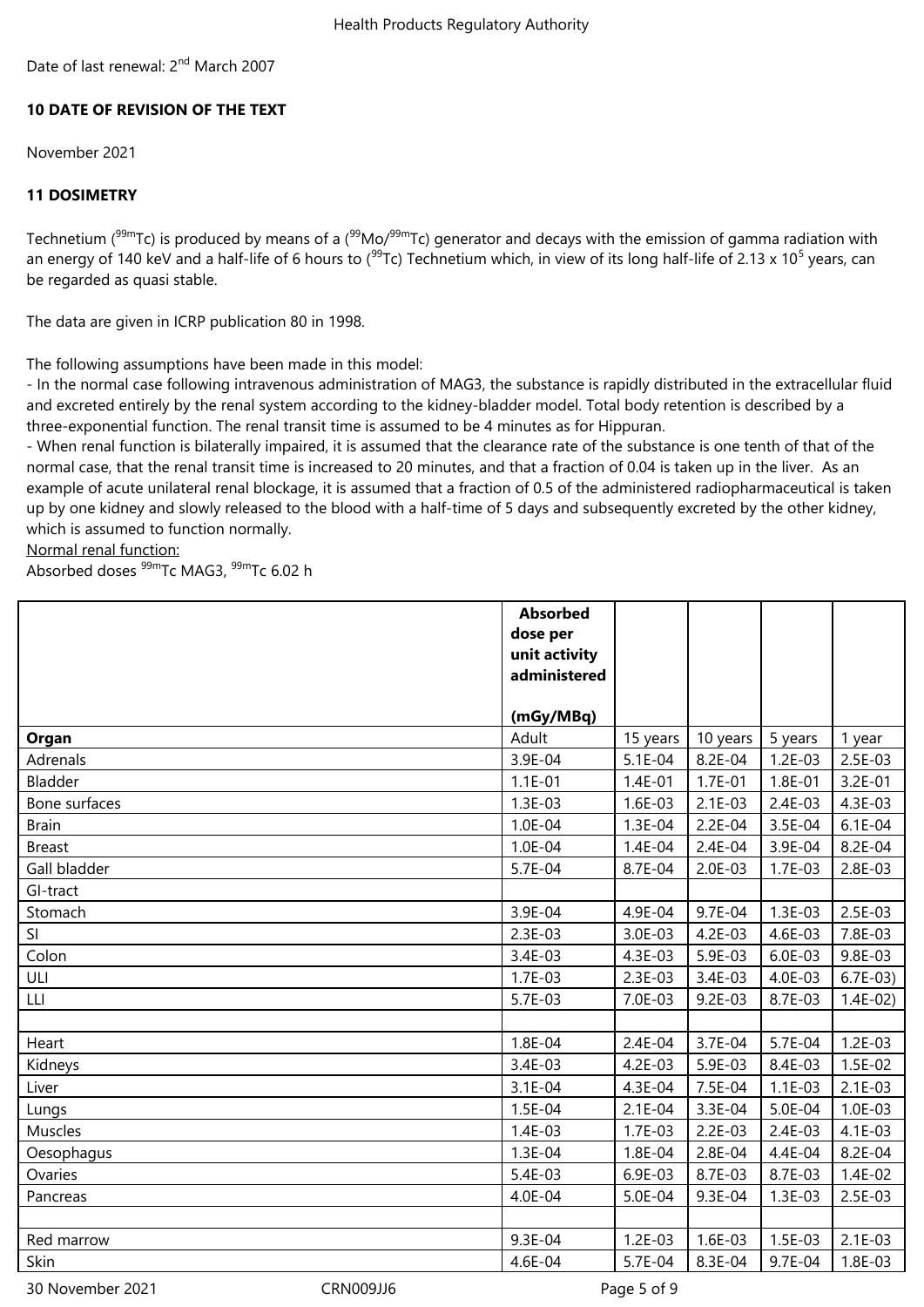#### Health Products Regulatory Authority

| Spleen                                                                 | 3.6E-04   | 4.9E-04     | 7.9E-04   | $1.2E-03$ | $2.3E-03$ |
|------------------------------------------------------------------------|-----------|-------------|-----------|-----------|-----------|
| Testes                                                                 | $3.7E-03$ | 5.3E-03     | 8.1E-03   | 8.7E-03   | $1.6E-02$ |
| Thymus                                                                 | $1.3E-04$ | $1.8E - 04$ | $2.8E-04$ | 4.4E-04   | 8.2E-04   |
| Thyroid                                                                | $1.3E-04$ | 1.6E-04     | 2.7E-04   | 4.4E-04   | 8.2E-04   |
| Uterus                                                                 | $1.2E-02$ | $1.4E-02$   | 1.9E-02   | $1.9E-02$ | $3.1E-02$ |
|                                                                        |           |             |           |           |           |
| Remaining Organs                                                       | $1.3E-03$ | 1.6E-03     | $2.1E-03$ | $2.2E-03$ | $3.6E-03$ |
|                                                                        |           |             |           |           |           |
| <b>Effective dose (mSv/MBq)</b>                                        | 7.0E-03   | $9.0E-03$   | $1.2E-02$ | $1.2E-02$ | $2.2E-02$ |
|                                                                        |           |             |           |           |           |
| The bladder wall contributes up to 80 % of the effective dose.         |           |             |           |           |           |
| Effective dose if bladder is emptied 1 or 0,5 hours after              |           |             |           |           |           |
| administration:                                                        |           |             |           |           |           |
| 1 hour                                                                 | 2.5E-03   | $3.1E-03$   | 4.5E-03   | 6.4E-03   | 6.4E-03   |
| 30 min.                                                                | $1.7E-03$ | $2.1E-03$   | 2.9E-03   | $3.9E-03$ | $6.8E-03$ |
|                                                                        |           |             |           |           |           |
| For an administered activity of 100 MBq (Maximal dose) the             |           |             |           |           |           |
| effective dose is 0.7 mSv.                                             |           |             |           |           |           |
| The absorbed dose in the target organ (kidney) is 0.34 mSv and the     |           |             |           |           |           |
| typical radiation dose to the critical organ (bladder wall) is 11 mSv. |           |             |           |           |           |
|                                                                        |           |             |           |           |           |

Abnormal renal function:

Absorbed doses <sup>99m</sup>Tc MAG3, <sup>99m</sup>Tc 6.02 h

|               | <b>Absorbed</b> |           |           |           |           |
|---------------|-----------------|-----------|-----------|-----------|-----------|
|               | dose per unit   |           |           |           |           |
|               | activity        |           |           |           |           |
|               | administered    |           |           |           |           |
|               | (mGy/MBq)       |           |           |           |           |
| Organ         | Adult           | 15 years  | 10 years  | 5 years   | 1 year    |
| Adrenals      | 1.6E-03         | $2.1E-03$ | $3.2E-03$ | 4.8E-03   | 8.6E-03   |
| Bladder       | 8.3E-02         | $1.1E-01$ | $1.3E-01$ | $1.3E-01$ | $2.3E-01$ |
| Bone surfaces | $2.2E-03$       | $2.7E-03$ | 3.8E-03   | 5.0E-03   | $9.1E-03$ |
| <b>Brain</b>  | $6.1E-04$       | 7.7E-04   | $1.3E-03$ | 2.0E-03   | 3.6E-03   |
| <b>Breast</b> | 5.4E-04         | 7.0E-04   | $1.1E-03$ | 1.7E-03   | 3.2E-03   |
| Gall bladder  | $1.6E-03$       | $2.2E-03$ | 3.8E-03   | 4.6E-03   | 6.4E-03   |
| GI-tract      |                 |           |           |           |           |
| Stomach       | $1.2E-03$       | $1.5E-03$ | $2.6E-03$ | 3.5E-03   | $6.1E-03$ |
| SI            | $2.7E-03$       | 3.5E-03   | 5.0E-03   | 6.0E-03   | $1.0E-02$ |
| Colon         | $3.5E-03$       | 4.4E-03   | $6.1E-03$ | 6.9E-03   | $1.1E-02$ |
| ULI           | $2.2E-03$       | 3.0E-03   | 4.3E-03   | 5.6E-03   | $9.3E-03$ |
| LLI.          | $5.1E-03$       | 6.3E-03   | 8.5E-03   | 8.6E-03   | $1.4E-02$ |
|               |                 |           |           |           |           |
| Heart         | 9.1E-04         | $1.2E-03$ | 1.8E-03   | 2.7E-03   | 4.8E-03   |
| Kidneys       | $1.4E-02$       | $1.7E-02$ | $2.4E-02$ | 3.4E-02   | 5.9E-02   |
| Liver         | $1.4E-03$       | 1.8E-03   | $2.7E-03$ | 3.8E-03   | 6.6E-03   |
| Lungs         | 7.9E-04         | $1.1E-03$ | 1.6E-03   | $2.4E-03$ | 4.5E-03   |
| Muscles       | $1.7E-03$       | $2.1E-03$ | 2.9E-03   | 3.6E-03   | 6.4E-03   |
| Oesophagus    | 7.4E-04         | 9.7E-04   | $1.5E-03$ | 2.3E-03   | 4.1E-03   |
| Ovaries       | 4.9E-03         | 6.3E-03   | 8.1E-03   | 8.7E-03   | $1.4E-02$ |
| Pancreas      | 1.5E-03         | 1.9E-03   | 2.9E-03   | 4.3E-03   | 7.4E-03   |
|               |                 |           |           |           |           |
| Red marrow    | $1.5E-03$       | 1.9E-03   | $2.6E-03$ | $3.1E-03$ | 5.0E-03   |
| Skin          | 7.8E-04         | 9.6E-04   | 1.5E-03   | $2.0E-03$ | 3.8E-03   |
| Spleen        | 1.5E-03         | 1.9E-03   | 2.9E-03   | 4.3E-03   | 7.4E-03   |
| <b>Testes</b> | 3.4E-03         | 4.7E-03   | $7.1E-03$ | 7.8E-03   | $1.4E-02$ |
| Thymus        | 7.4E-04         | 9.7E-04   | $1.5E-03$ | $2.3E-03$ | 4.1E-03   |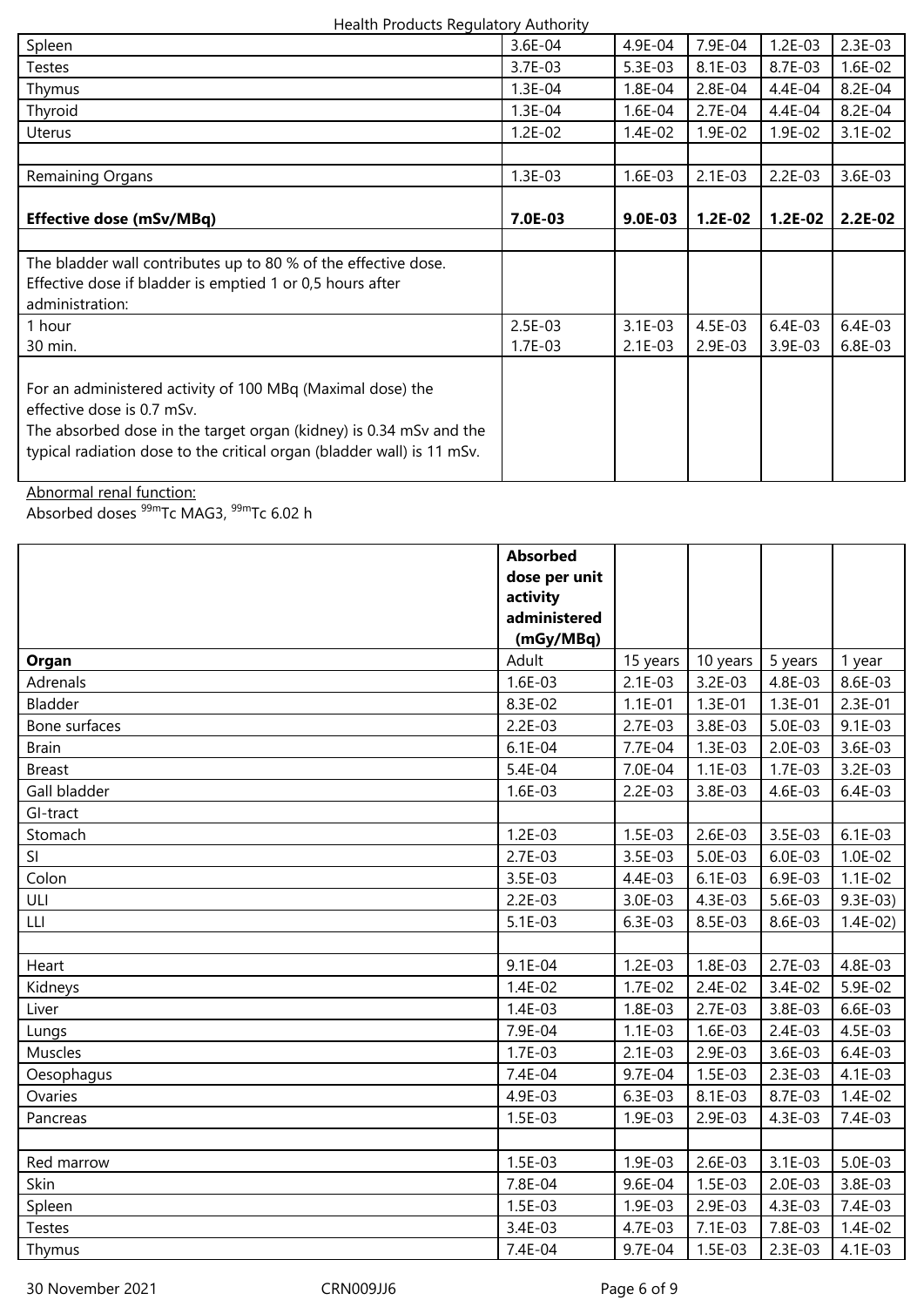#### Health Products Regulatory Authority

| Thyroid                                                                                                                                                                                                                                   | 7.3E-04   | $9.5E-04$ | $1.5E-03$ | $2.4E-03$ | 4.4E-03   |
|-------------------------------------------------------------------------------------------------------------------------------------------------------------------------------------------------------------------------------------------|-----------|-----------|-----------|-----------|-----------|
| <b>Uterus</b>                                                                                                                                                                                                                             | $1.0E-02$ | $1.2E-02$ | $1.6E-02$ | $1.6E-02$ | $2.7E-02$ |
|                                                                                                                                                                                                                                           |           |           |           |           |           |
| Remaining Organs                                                                                                                                                                                                                          | $1.7E-03$ | $2.1E-03$ | $2.8E-03$ | $3.4E-03$ | $6.0E-03$ |
|                                                                                                                                                                                                                                           |           |           |           |           |           |
| <b>Effective dose (mSv/MBq)</b>                                                                                                                                                                                                           | $6.1E-03$ | 7.8E-03   | $1.0E-02$ | $1.1E-02$ | $1.9E-02$ |
| For an administered activity of 100 MBq (Maximal dose) the<br>effective dose is 0.61 mSv.<br>The absorbed dose in the target organ (kidney) is 1.4 mGy and the<br>typical radiation dose to the critical organ (bladder wall) is 8.3 mGy. |           |           |           |           |           |

Acute unilateral renal function:

Absorbed doses <sup>99m</sup>Tc MAG3, <sup>99m</sup>Tc 6.02 h

|                                                            | <b>Absorbed</b> |           |           |             |           |
|------------------------------------------------------------|-----------------|-----------|-----------|-------------|-----------|
|                                                            | dose per        |           |           |             |           |
|                                                            | unit activity   |           |           |             |           |
|                                                            | administered    |           |           |             |           |
|                                                            | (mGy/MBq)       |           |           |             |           |
| Organ                                                      | Adult           | 15 years  | 10 years  | 5 years     | 1 year    |
| Adrenals                                                   | $1.1E-02$       | $1.4E-02$ | $2.2E-02$ | 3.2E-02     | 5.5E-02   |
| Bladder                                                    | 5.6E-02         | 7.1E-02   | $9.1E-02$ | 9.3E-02     | $1.7E-01$ |
| Bone surfaces                                              | 3.1E-03         | 4.0E-03   | 5.8E-03   | 8.4E-03     | $1.7E-02$ |
| <b>Brain</b>                                               | $1.1E-04$       | 1.4E-04   | 2.3E-04   | 3.9E-04     | 7.5E-04   |
| <b>Breast</b>                                              | 3.8E-04         | 5.1E-04   | $1.0E-03$ | $1.6E-03$   | 3.0E-03   |
| Gall bladder                                               | $6.2E-03$       | 7.3E-03   | $1.0E-02$ | $1.6E-02$   | $2.3E-02$ |
| GI-tract                                                   |                 |           |           |             |           |
| Stomach                                                    | 3.9E-03         | 4.4E-03   | 7.0E-03   | 9.3E-03     | $1.2E-02$ |
| SI                                                         | 4.3E-03         | 5.5E-03   | 8.5E-03   | $1.2E-02$   | 1.9E-02   |
| Colon                                                      | 3.9E-03         | 5.0E-03   | 7.2E-03   | $9.2E-03$   | 1.5E-03   |
| ULI                                                        | 4.0E-03         | 5.1E-03   | 7.6E-03   | $1.0E-02$   | $1.6E-02$ |
| LLI                                                        | 3.8E-03         | 4.8E-03   | 6.7E-03   | 8.2E-03     | $1.3E-02$ |
|                                                            |                 |           |           |             |           |
| Heart                                                      | $1.3E-03$       | 1.6E-03   | $2.7E-03$ | 4.0E-03     | $6.1E-03$ |
| Kidneys                                                    | $2.0E-01$       | $2.4E-01$ | 3.3E-01   | 4.7E-01     | 8.1E-01   |
| Liver                                                      | 4.4E-03         | 5.4E-03   | 8.1E-03   | $1.1E-02$   | $1.7E-02$ |
| Lungs                                                      | $1.1E-03$       | 1.6E-03   | 2.5E-03   | 3.9E-03     | 7.2E-03   |
| Muscles                                                    | $2.2E-03$       | $2.7E-03$ | 3.7E-03   | $5.1E-03$   | 8.9E-03   |
| Oesophagus                                                 | 3.8E-04         | 5.4E-04   | 8.5E-04   | 1.5E-03     | 2.3E-03   |
| Ovaries                                                    | 3.8E-03         | $5.1E-03$ | $7.1E-03$ | $9.2E - 03$ | 1.5E-02   |
| Pancreas                                                   | 7.4E-03         | 9.0E-03   | $1.3E-02$ | 1.8E-02     | 2.9E-02   |
|                                                            |                 |           |           |             |           |
| Red marrow                                                 | 3.0E-03         | 3.6E-03   | 5.0E-03   | $6.0E-03$   | 8.3E-03   |
| Skin                                                       | 8.2E-04         | $1.0E-03$ | 1.5E-03   | $2.2E-03$   | 4.2E-03   |
| Spleen                                                     | 9.8E-03         | $1.2E-02$ | 1.8E-02   | $2.6E-02$   | 4.0E-02   |
| Testes                                                     | $2.0E-03$       | 2.9E-03   | 4.5E-03   | 5.0E-03     | 9.8E-03   |
| Thymus                                                     | 3.8E-04         | 5.4E-04   | 8.5E-04   | 1.5E-03     | 2.3E-03   |
| Thyroid                                                    | $1.7E-04$       | 2.3E-04   | 4.5E-04   | 9.2E-04     | 1.6E-03   |
| Uterus                                                     | 7.2E-03         | 8.7E-03   | $1.2E-02$ | $1.3E-02$   | $2.2E-02$ |
|                                                            |                 |           |           |             |           |
| Remaining Organs                                           | $2.1E-03$       | 2.6E-03   | 3.6E-03   | 4.7E-03     | 8.0E-03   |
|                                                            |                 |           |           |             |           |
| <b>Effective dose (mSv/MBq)</b>                            | $1.0E-02$       | $1.2E-02$ | 1.7E-02   | 2.2E-02     | 3.8E-02   |
|                                                            |                 |           |           |             |           |
| For an administered activity of 100 MBq (Maximal dose) the |                 |           |           |             |           |
| effective dose is 1.0 mSv.                                 |                 |           |           |             |           |

30 November 2021 CRN009JJ6 Page 7 of 9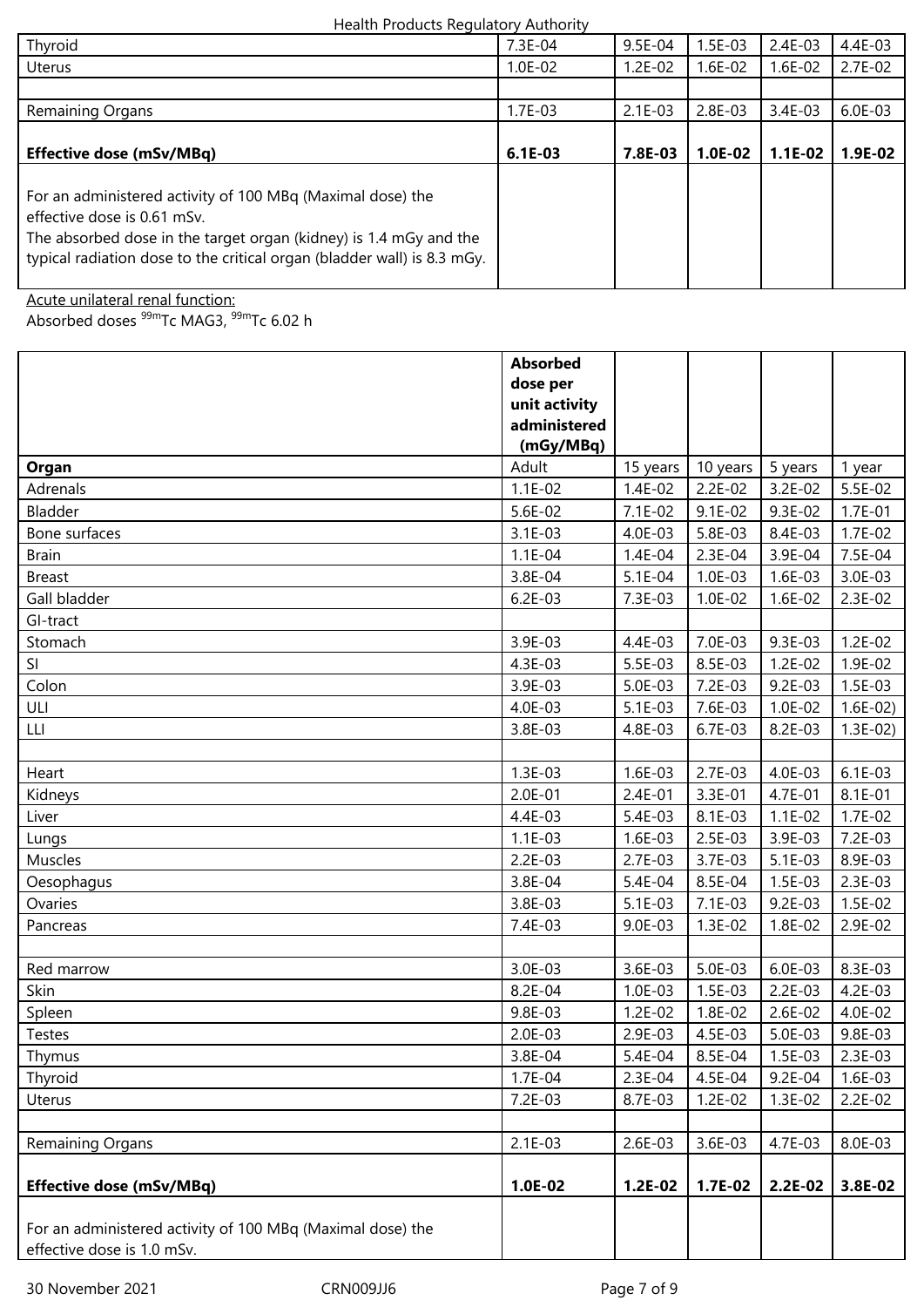| Health Products Regulatory Authority                                    |  |  |  |  |  |  |
|-------------------------------------------------------------------------|--|--|--|--|--|--|
| The absorbed dose in the target organ (kidney) is 20 mGy and the        |  |  |  |  |  |  |
| typical radiation dose to the critical organ (bladder wall) is 5.6 mGy. |  |  |  |  |  |  |

## **12 INSTRUCTIONS FOR PREPARATION OF RADIOPHARMACEUTICALS**

The following methods may be used:

1 HPLC method:

The radiochemical purity of the labelled substance is examined by high performance liquid chromatography (HPLC) using a suitable detector of radioactivity, on a 25 cm RP18 column, flow rate 1.0 mL/min. Mobile phase A is a 93:7 mixture of phosphate solution (1.36 g KH2PO4, adjusted with 0.1 M NaOH to pH 6) and ethanol. Mobile phase B is a 1:9 mixture of water and methanol.

Use an elution program with the following parameters: Time (min): Flow (ml/min): %A %B 10 1 100 0  $15 \quad 1 \quad 0 \quad 100$ 

The technetium(99mTc tiatide peak appears at the end of the passage of mobile phase A. The injection volume is 20 µl and the total count rate per channel must not exceed 30.000.

Requirement: t=0 after 8 hours Tiatide ³ 95.0% ³ 94.0% Total front fractions £ 3.0% £ 3.0% Methanol fraction  $f$  4.0%  $f$  4.0%

#### 2 Simplified Sep-Pak rapid procedure.

The method may be used as an alternative for the above mentioned methods. The purpose of this method is to check the labelling procedure, as performed by the user in the hospital.

The method is based on cartridges, which are widely used as sample pretreatment of aqueous solutions for chromatography. *Material:*

- Water Sep-Pak C18 Plus short cartridge, 360 mg sorbent per cartridge; product number WAT020515
- Ethanol absolute
- 0.001 M Hydrochloric acid
- Ethanol/Saline (Ethanol Sodium Chloride solution 9g/L (ratio 1:1))

#### *Stepwise process:*

The cartridge (e.g. Sep-Pak C18 Plus short) is washed with 10 ml absolute ethanol, followed by 10 mL 0.001 M hydrochloric acid (HCl). Remaining residues of the solutions are removed by 5 mL of air.

The Technetium ( $99m$ Tc) tiatide solution (0.1 mL) is applied on the cartridge. It is important that the column is not dried out during all the different steps. Elute dropwise with 10 mL 0.001 M HCl and collect the eluate. This first eluate contains all hydrophilic impurities.

Next, elute the cartridge dropwise with 10 mL of a solution of ethanol/saline (1:1 v/v). This second eluate contains Technetium (<sup>99m</sup>Tc) tiatide. The cartridge contains all non-elutable impurities. Use the combined eluted radioactivity plus cartridge as 100%.